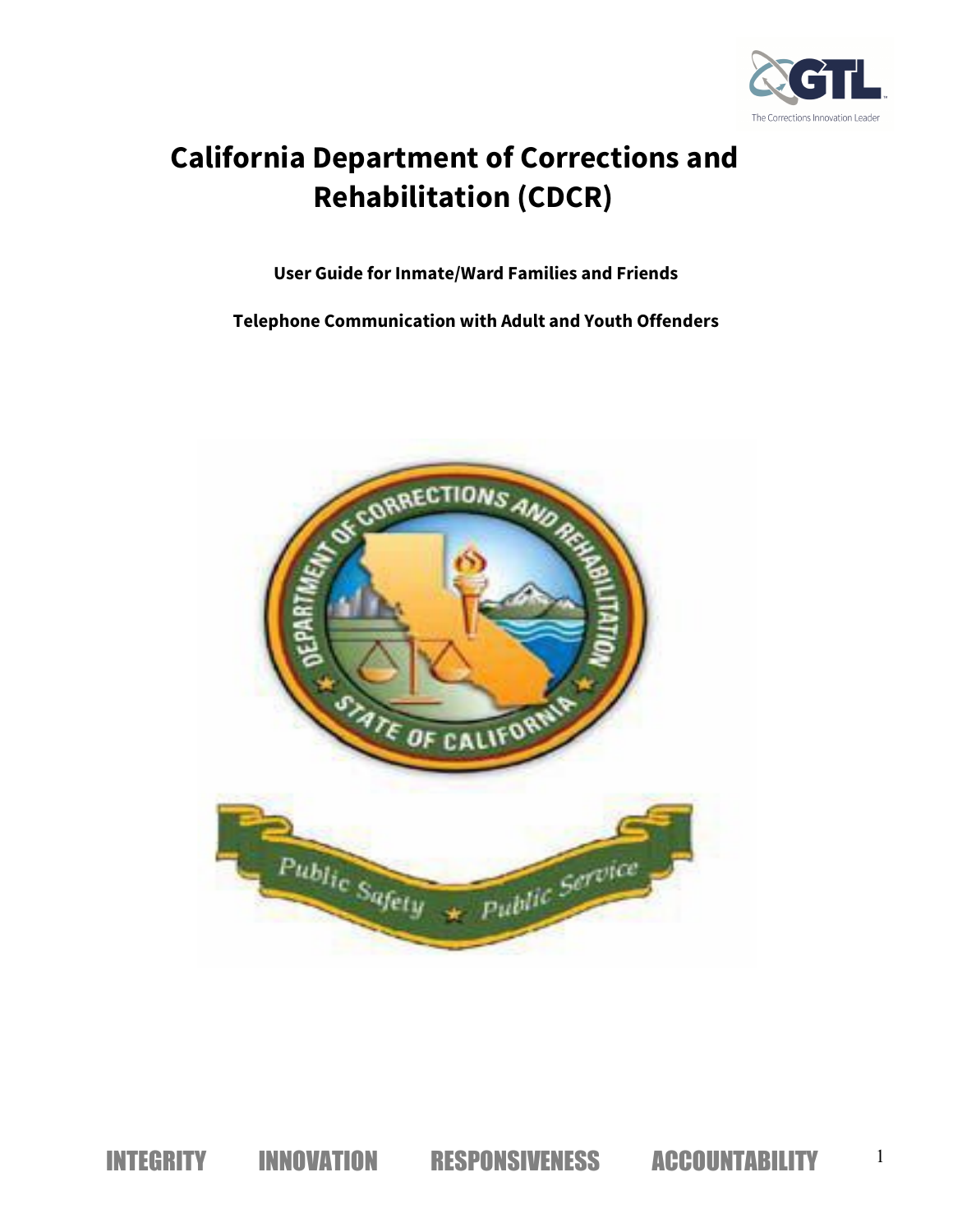

## **Receiving Calls from a CDCR Institution**

How do I prepare myself to receive calls from an incarcerated offender within a CDCR institution?

Available links are listed below that will provide basic information about inmate services, receiving calls from inmate/wards and call rates.

## CDCR Web Site

http://www.cdcr.ca.gov/Visitors/Receiving\_Calls\_From\_Inmates\_and\_Wards.html

GTL CDCR Web Site

https://www.gtl.net/cdcr-inmate-telephone-information/

#### **Local Exchange Carrier Customers (LEC)**

If your local telephone provider allows collect calls, with your approval, an incarcerated offender can call you collect. GTL will bill you via your local telephone provider if you accept a collect call from an incarcerated offender. Please verify through your local telephone carrier if you wish to receive collect calls.

NOTE: Should charges for calls identified above go above \$100 a month in usage, you will be required to setup a GTL AdvancePay® account either by calling 1-866-607-6006 or by creating an account on GTL's ConnectNetwork® Instructions on setting up an AdvancePay® account are provided below.

#### **CLEC and Cellular Phone Customers - Receiving calls from a Cellular phone, Voice over IP or any non-traditional phone line.**

If your phone service provider is a cable provider (e.g. Comcast, Charter, etc.), a VoIP provider (e.g. Vonage, etc.), or a CLEC (e.g. Time Warner Telecom, etc.), GTL will not have the ability to generate a bill to these non–traditional phone carriers. In order to receive calls from incarcerated offenders housed at CDCR facilities, you will need to set up a GTL AdvancePay® account before you will be able to receive calls.

Instructions on setting up an AdvancePay® account:

#### **Setting up AdvancePay® Accounts with GTL**

If you have access to the internet, the easiest way to establish an AdvancePay® account is through GTL's ConnectNetwork® account managementwebsite located at www.connectnetwork.com. At ConnectNetwork® you can create and manage your AdvancePay®account, make payments, and view balances, as well as perform other activities relating to your account.

INTEGRITY INNOVATION RESPONSIVENESS ACCOUNTABILITY <sup>2</sup>

How to setup a NetworkConnect account online:

- 1. Go to www.connectnetwork.com .
- 2. Select 'Create Account' in the upper right corner of the web site, as seen below.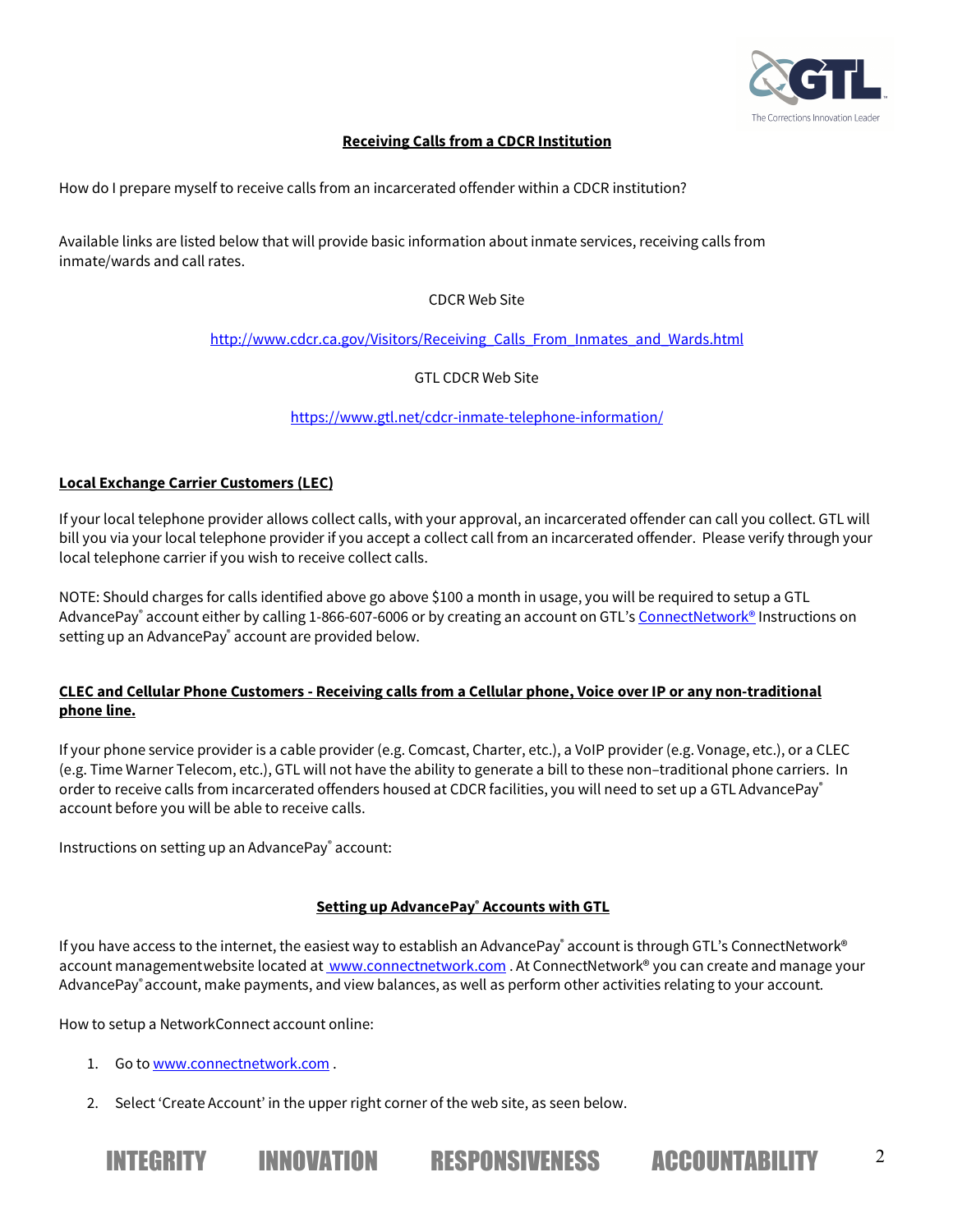

| <b>Connect</b> Network<br><b>CGTL</b> | Services | <b>Facilities</b> | Ways to Pay                                                                                                                   | Blog | Help | <b>Contact Us</b> | <b>CREATE ACCOUNT</b> | <b>SIGN IN</b> |
|---------------------------------------|----------|-------------------|-------------------------------------------------------------------------------------------------------------------------------|------|------|-------------------|-----------------------|----------------|
|                                       |          |                   | <b>STAY CONNECTED</b><br>Keep in touch with incarcerated friends and family<br>via phone calls, messages, videos, and visits. |      |      |                   |                       |                |
| onnection & Support                   |          |                   | 冊                                                                                                                             |      |      |                   |                       |                |

3. The next screen will require you to choose the State and Facility, as well as enter the phone number that will apply to your account. Your phone number will be your account number going forward once the account is set up.

IMPORTANT INFORMATION: Be sure you select "**California Department of Corrections'** as your facility. If you chose any other facility, the account set up fee of \$3.00, and \$0 deposit fee may not correctly apply to your account.

| <b>Connect</b> Network<br><b>SGTL</b> | <b>CREATE ACCOUNT</b><br><b>Services</b><br><b>Facilities Ways to Pay</b><br><b>Blog</b><br><b>Contact Us</b><br>Help                    | <b>SIGN IN</b> |
|---------------------------------------|------------------------------------------------------------------------------------------------------------------------------------------|----------------|
|                                       |                                                                                                                                          |                |
| <b>Account Setup</b>                  | <b>ACCOUNT SETUP</b><br><b>PROFILE INFO</b><br><b>REVIEW</b><br><b>CONFIRMATION</b>                                                      |                |
|                                       |                                                                                                                                          | *Regulred      |
|                                       | Choose the state and facility where your inmate is located from the dropdowns below.                                                     |                |
| State <sup>*</sup>                    | California<br>$\checkmark$                                                                                                               |                |
| Facility*                             | <b>California Department of Corrections</b><br>v                                                                                         |                |
|                                       | Here are the services that are offered at the facility you've chosen.                                                                    |                |
| ✓                                     | AdvancePay - Deposit money into a prepaid collect phone account that you set-up to receive inmate calls, paid for by you.                |                |
| <b>AdvancePay Phone Number</b>        |                                                                                                                                          |                |
|                                       | Enter your phone number below to set up your AdvancePay account. This will be the number you use to accept phone calls from your inmate. |                |
| AdvancePay Phone Number:              |                                                                                                                                          |                |
|                                       | My phone number Is based outside the USA.                                                                                                |                |
|                                       | <b>CONTINUE</b>                                                                                                                          |                |

- 4. Click continue, you will be required to create a User ID and Password as well as complete profile information such as first and last name, address information, and confirm your email address. You will be prompted to select a security question (e.g. what is your pet's name?) that will be used to identify you within the system for things like password resets, etc... Note that it is very important for you to remember your password and security question answer.
- 5. Once completed, you will be prompted to review your facility information (confirm California Department of Corrections was selected) and your account information provided is accurate. You will also be required to agree to the Terms and Conditions of the site and its use.
- 6. To finalize your account set-up, an email in both English and Spanish from GTL will be sent to the email you provided. Open the email and click the link provided to verify your account. If you do not receive the email, check your junk folder. Below is an example:



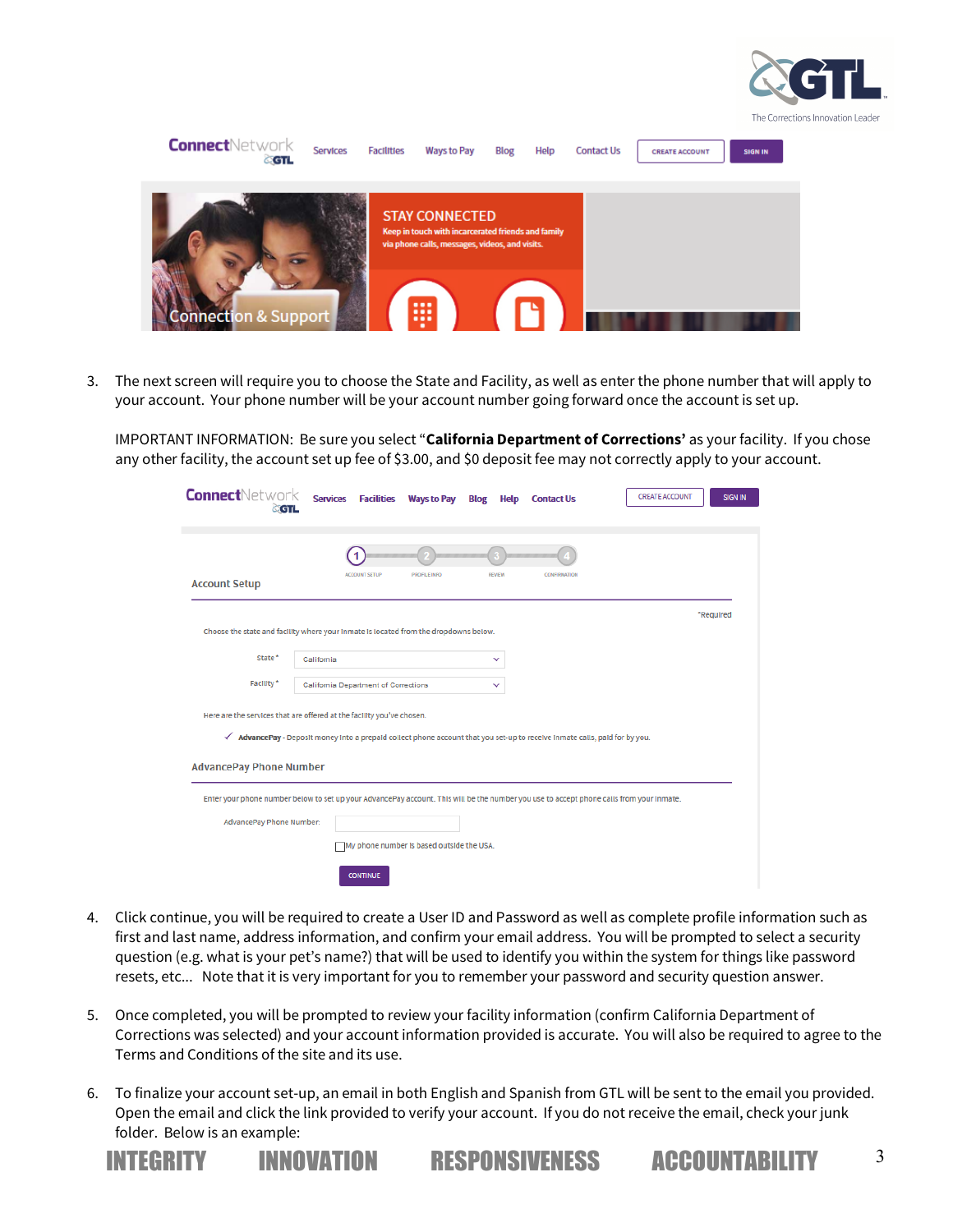



Thank you (name) for signing up with https://www.connectnetwork.com. In order to activate and use your account you must first click on the below link.

Activate my https://www.connectnetwork.com account now

You will be able to make deposits into phone or other eligible accounts through https://www.connectnetwork.com once this step is completed.

If you are unable to click the above link, please copy and paste the following into your browser?s address bar:

https://www.connectnetwork.com/webapp/AccountActivation?accountNumber=XXXXXXXXXXX

Please add https://www.connectnetwork.com to your safe senders list so that we may communicate with you about your account.

If you have received this email in error, please Click Here.

7. Once completed, you will be able to log in to the ConnectNetwork site and manage your account. How to set-up a NetworkConnect account via phone:

If you do not have access to the internet, you may set up your account over the phone, you can either use our automated phone system by calling 1-866-607-6006. You will be prompted by voice instructions to set-up your account. If you wish to speak to a live person, you may do so at any time by pressing zero. You will be required to know the facility name the incarcerated individual is housed at that you wish to receive calls from.

In addition to our automated phone system and website, accounts can be established and payments can be made through our AdvancePay® customer service department, Western Union, and by mailing checks or money orders. See payment information for Western Union and payments by checks or money orders at the end of this document.

INTEGRITY INNOVATION RESPONSIVENESS ACCOUNTABILITY <sup>4</sup>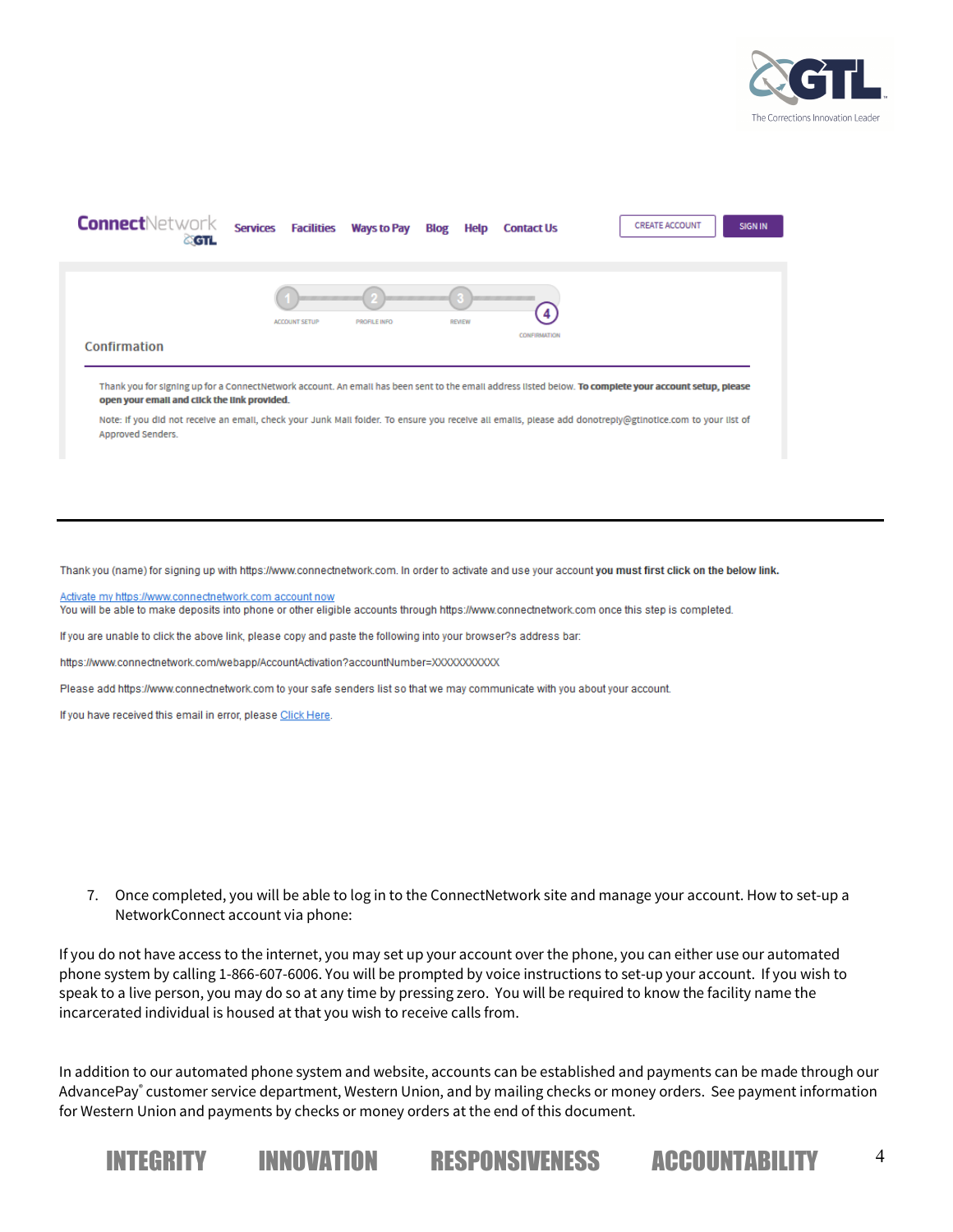

Whether you set up your AdvancePay® account via ConnectNetwork®, our automated system, or by talking to a live operator, you will need to make a deposit in order to start receiving calls. All of the above options will require you're an initial deposit, which will incur the \$3.00 prepaid account one-time transaction fee. Deposits above the \$3.00 fee will be available in your account to be used to pay for calls you accept from individuals housed at a CDCR institution.

Notes to take into consideration:

- 1. When setting up your account be sure to select California Department of Corrections as your facility...
- 2. If you use a credit card to make an AdvancePay deposit, you will be charged a one-time transaction fee of \$3.00. For future deposits to this account, you will not be charged a transaction fee. You may mail a money order to the following address if you do not wish to use a credit card. There is no fee for mailing a money order –

AdvancePay Service Department P.O. Box 911722 Denver, CO 80291-1722

3. If your telephone number is receiving calls from individuals housed within CDCR facilities and other individuals housed by other correctional institutions outside of CDCR, please call our customer service number at 1-866-607-6006 and speak to a GTL customer service representative about allocating multiple facilities to an account and potential associated fees...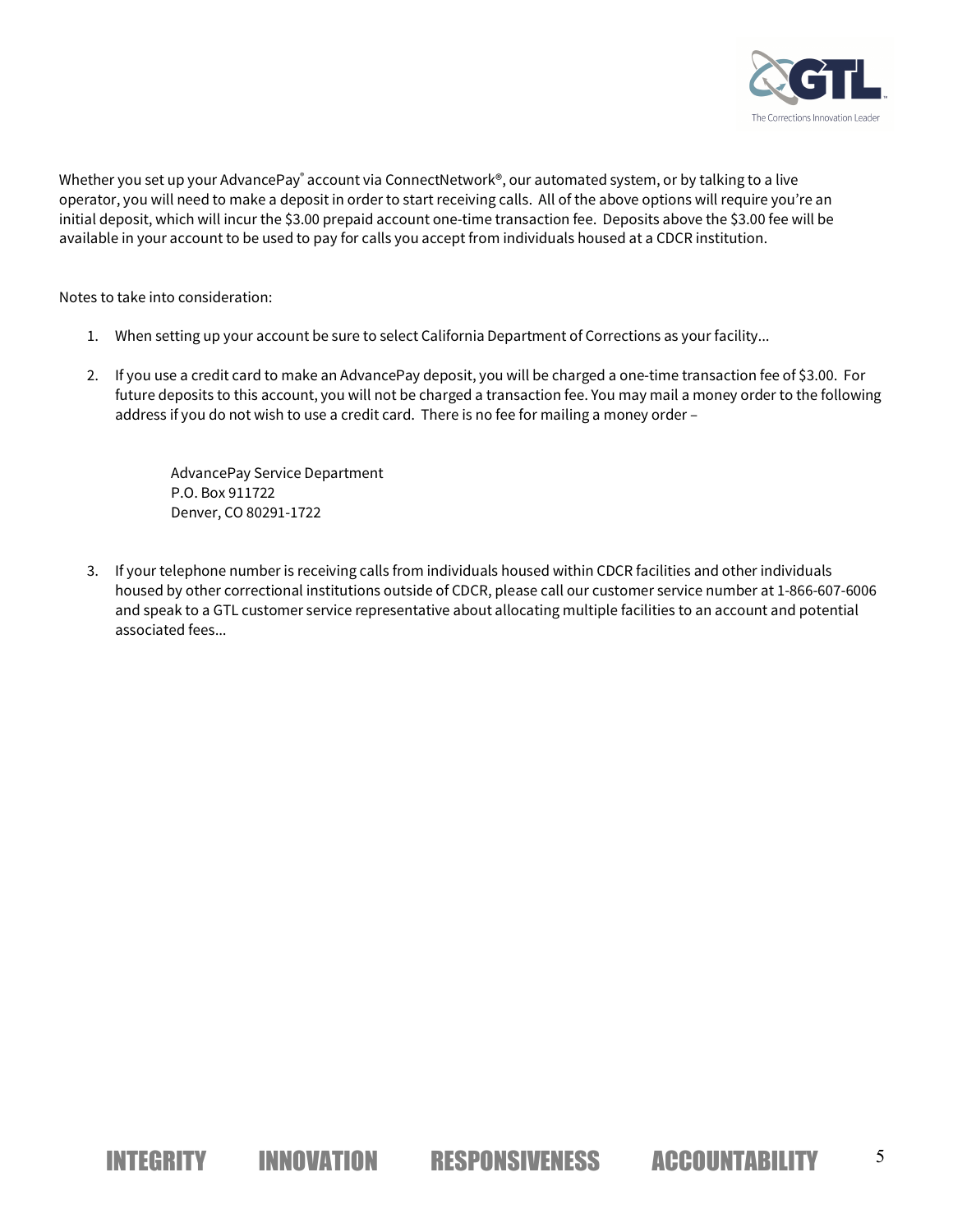

#### **CDCR Adult and Youth Collect Call Rates and Fee Information**

The following rates and fees will apply to calls received from individuals housed at CDCR institutions. The call type is based on each customer's call jurisdiction; the distance from the CDCR institution the call is being made from and the applicable telephone number being called. Rates and fees are effective from December 12, 2017; for the most current rates please click the following link: http://www.cdcr.ca.gov/Visitors/Receiving\_Calls\_From\_Inmates\_and\_Wards.html

| <b>Call Type</b>                                      | Per<br>Minute        | 15-Minute Call*           |
|-------------------------------------------------------|----------------------|---------------------------|
| Local - Collect and Prepaid                           | \$0.096              | \$1.44                    |
| Intralata – Collect and Prepaid                       | \$0.096              | \$1.44                    |
| Interlata – Collect and Prepaid                       | \$0.135              | \$2.03                    |
| Interstate - Collect                                  | \$0.250              | \$3.75                    |
|                                                       |                      |                           |
| Interstate - Prepaid                                  | \$0.210              | \$3.15                    |
| <b>Rates - Youth Institutions</b><br><b>Call Type</b> | Per<br><b>Minute</b> |                           |
| Local - Collect and Prepaid                           | \$0.028              | 15-Minute Call*<br>\$0.42 |
| Intralata - Collect and Prepaid                       | \$0.028              | \$0.42                    |
| Interlata - Collect and Prepaid                       | \$0.030              | \$0.45                    |

Calls to international countries will be charged at \$0.75 per minute, no surcharge.

GTL currently charges a \$3.00 prepaid account one-time transaction fee that is charged when you set-up your AdvancePay® account. There are no additional fees when making further deposits to your account...

Note that GTL also offers you the option of accepting a call from an incarcerated offender when you are unable to accept collect calls and you have not, or do not, wish to set up a GTL AdvancePay<sup>®</sup> account. You may do this by setting up a onetime Advance Pay One Call.

Advance Pay One Call allows you to accept a call by paying for only that call via a valid credit card at the time the call is received... There is a service fee of \$0.99 for each Advance Pay One Call you take in addition to the "per minute rates" listed above.

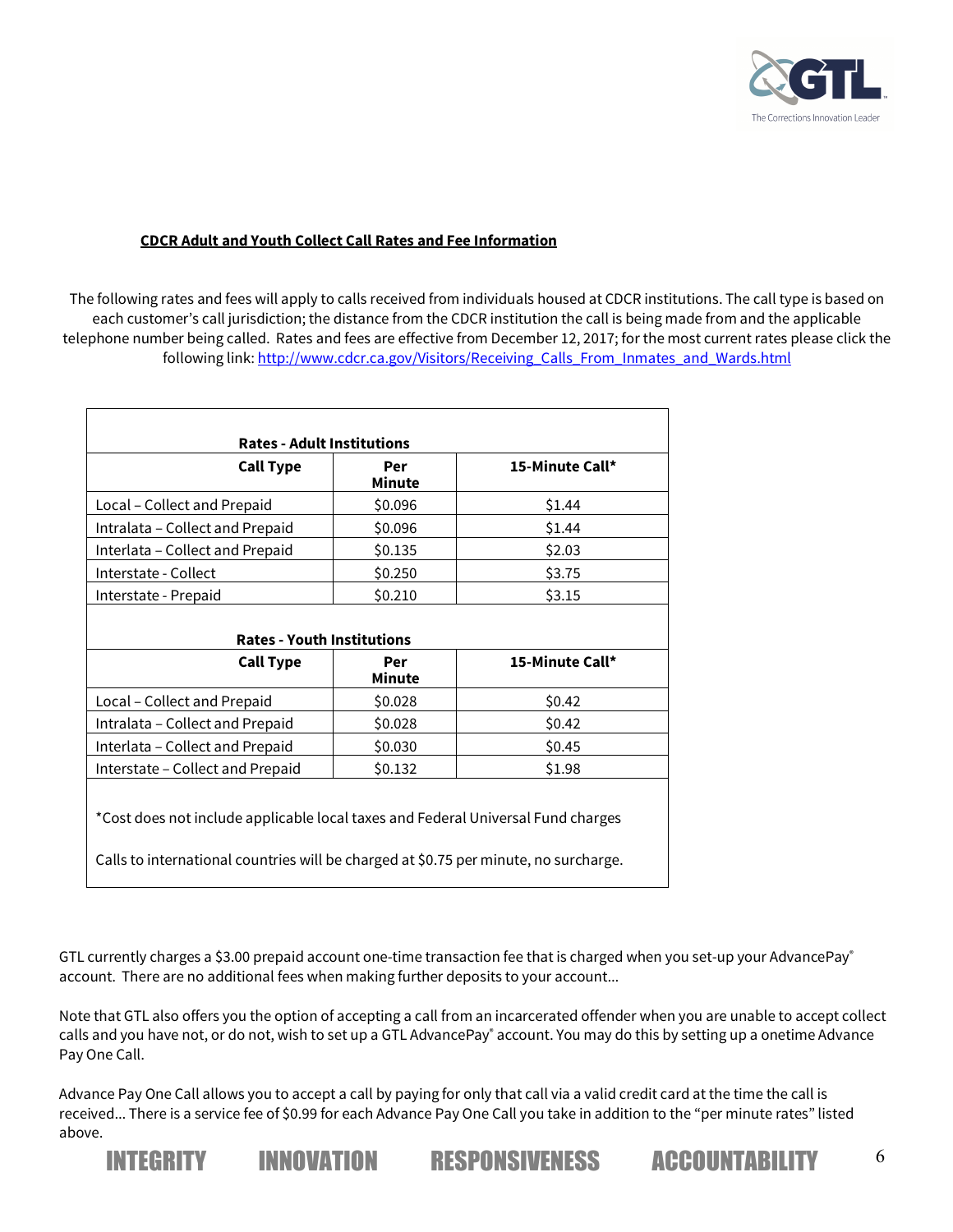

# **GTL Customer Service Information, Billing, Payment Methods and Procedures FAQs**

Q: What forms of payment does GTL accept?

- Visa and MasterCard (including debit and check cards)
- Money Order
- Check
- Western Union

Q: Where do I send my GTLpayment?

**1.** For CDCR incarcerated offender call charges billed to you through your local telephone company– use the payment address provided by the local telephone carrier.

**2.** For CDCR incarcerated offender call charges billed directly by GTL – you have the following options for making a payment:

- **a.** GTL Customer Service website**www.connectnetwork.com**
- **b.** Credit card payment via GTL automated operator or a live Customer Service representative by calling 1-866-607-6006
- **c.** Mail payments to the address listed on the GTL billing invoice AdvancePay Service Dept., P.O. Box 911722, Denver, CO 80291-1722
- **d.** Western Union (instructions for making payments can be found on www.westernunion.com Also see the Frequently Asked Questions below for additional information for deposits from within and outside the United State

#### **Closing My GTL AdvancePay® Account?**

If you are no longer receiving calls from individuals housed at a CDCR institution or other GTL serviced institution outside of CDCR, or would like to close your AdvancePay˚, contact the GTL AdvancePay˚ Service Department and press "0" to speak with a GTL representative to request a refund.

GTL strives to process refunds within 30 days (after verifying initial payment method), and typically within 60 days...

Note, if an AdvancePay® account is inactive the account holder will receive a notificationof inactivity through a written correspondence or an automated outbound email message that the account is inactive and pending closure. An AdvancePay® account is considered inactive if no calls have been accepted by the telephone number associated with the account, and no payments have been made into the account, for more than 90 calendar days.

The account holder will be able to request a refund for any unused balance of funds. If GTL receives no response from the







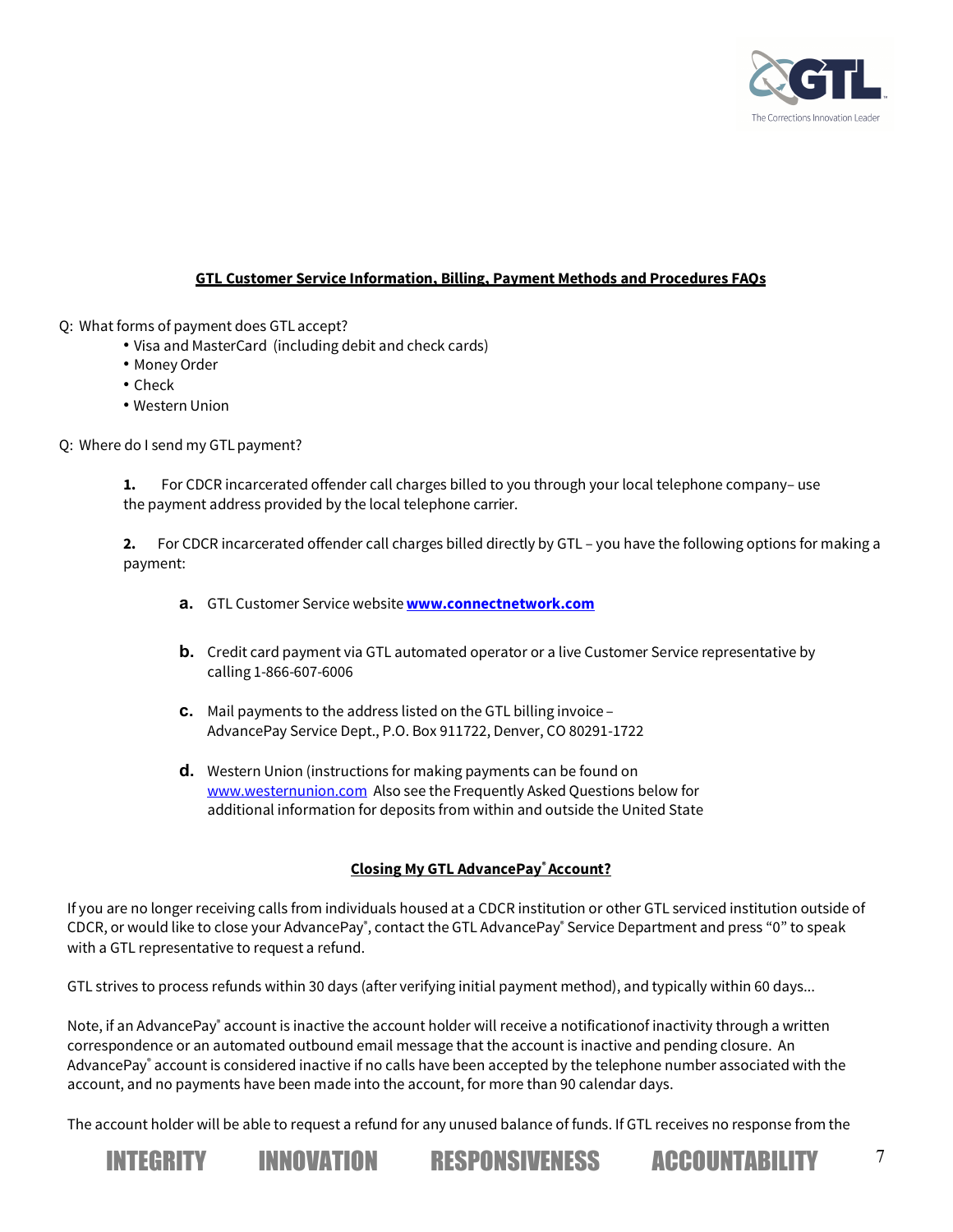

account holder after 180 days from the posting of the inactivity notification, the account will be closed and ineligible for a refund. However, GTL generally enforces a liberal policy in reactivating an account or refund based on a customer's request so long as the account in question can be located in the GTL database and authenticated. GTL adheres to this policy to maintain efficient databases for our customers and the GTL service team.

Contact the GTL Customer Service Department at **1-866-607-6006.**

*"No activity*" - An AdvancePay® account is considered inactive if no calls have been accepted by the telephone number associated with the account, and no payments have been made into the account, for more than 90 calendar days. If customers contact us after 90 days, GTL generally enforces a liberal policy in reactivating an account or refund based on a customer request so long as the account and account holder can be authenticated. You may contact us to reactivate your account or request a refund on your account at any time.

#### **International (CDCR) Inmate Call Procedures And Frequently Asked Question (FAQs)**

Q: What if I reside outside of the United States and want to receive calls from an incarcerated offender of the CDCR?

International AdvancePay® is a prepaid collect calling service for customers living outside of the United States who wish to speak with offenders of US-based correctional facilities. This program allows friends and relatives of incarcerated offenders to establish an AdvancePay<sup>®</sup> account via Western Union from over 150 countries and territories. Once an AdvancePay account is set-up outside the US, calls can be received from an incarcerated offender.

Please contact our International Customer Service Department by sending an email to Advancepayinternational@gtl.net to verify your facility allows international calling before creating an International AdvancePay® account.

Customers located outside of the US must locate their nearest Western Union Agent location and either complete a blue form with their personal information or provide the required information to the Western Union Agent. Payments cannot be made via the Western Union website. Customers must provide the following information to Western Union:

INTEGRITY INNOVATION RESPONSIVENESS ACCOUNTABILITY <sup>8</sup>

Pay To Company Name – **GLOBAL TEL LINK INTL** Company Code – **AdvancePay** State – **AL** Amount to be paid – *The amount the customer wishes to be applied to their phone account* Account Number – *Include 011, the country code, the city code and the full phone number*

*For callers in North America use*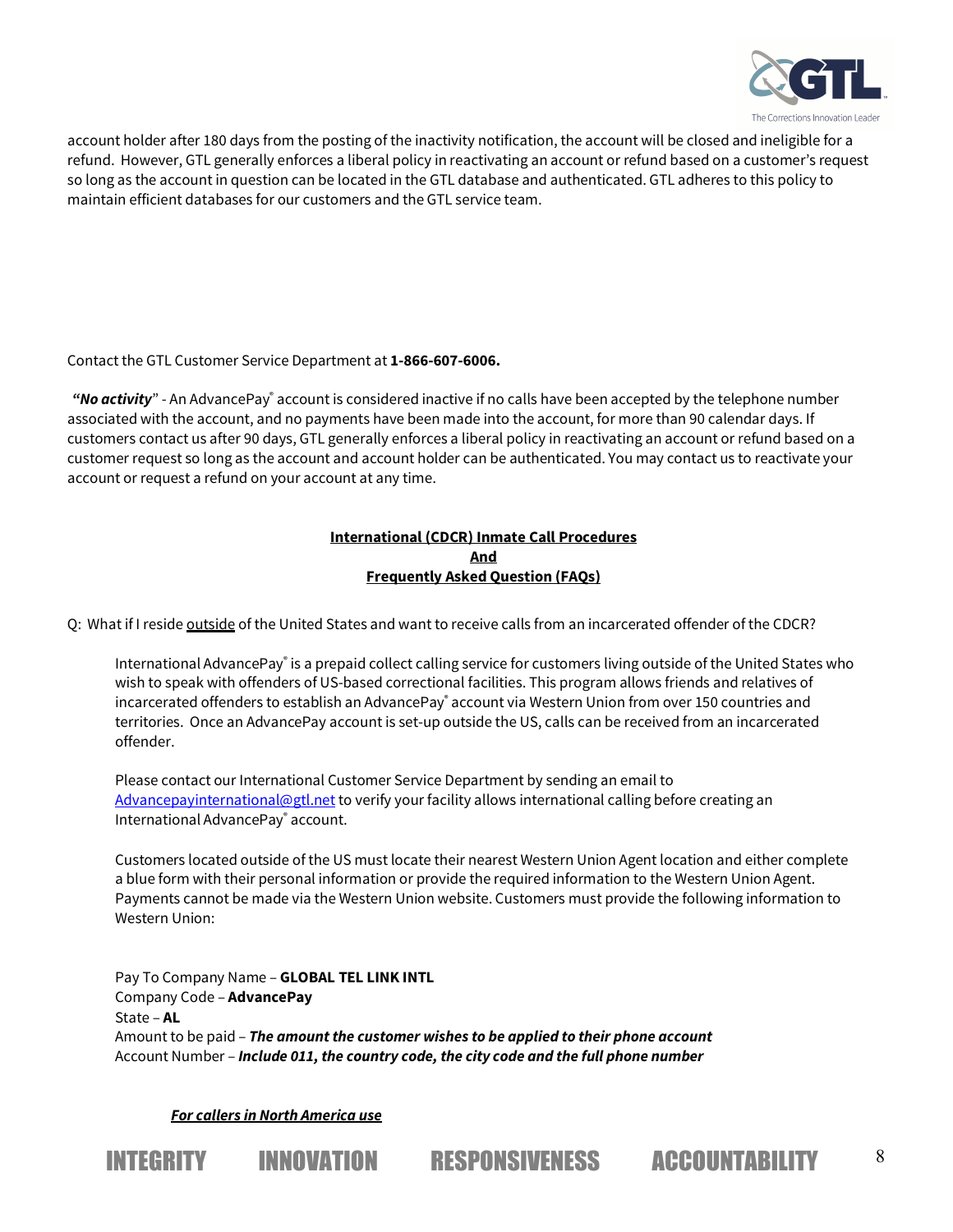

Pay To Company Name - **GLOBAL TEL LINK INTL** Company Code City – **AdvancePay** State - **AL** Amount to be paid – *The amount the customer wishes to be applied to their phone account,* Account Number - *Customer's full 10 digit telephone number including 3 digit area code and 7 digit phone number*

It takes approximately 24 hours after receipt of a money transfer to be applied to an account, after which the account holder can receive offender calls.

Q: How to find the nearest Western Union Agent Location?

Click the following link: www.payment-solutions.com select the "Quick Pay" option in the middle of the screen and follow the instructions. You may also contact Western Union Agent by phone at 1-800-325-6000.

\*\*\*For customers with an area code prefix to their phone number e.g., Canada, Puerto Rico, US Virgin Islands, visit www.westernunion.com and click on the "Find Location" at the top of the screen and follow instructions or call 1-800-325-6000 and press 2.

Q: Are there Western Union fees?

Yes. Western Union charges between \$10 and \$15 USD per transaction depending on the country of transaction origin. However, please verify with the Western Union at the time of money transfer, as fees may change. GTL does not control fees for money transfers processed by Western Union.

Q: What if the account holder sets up an account with the wrong phonenumber?

International customers needing assistance with accounts should contact GTL Customer Service via email at AdvancePayInternational@gtl.net. GTL can also provide our "Frequently Asked Questions" document, rate tables, and a list of countries where customers can contact GTL Customer Service via telephone (along with dialing instructions) by sending an email request to **AdvancePayInternational@gtl.net**.

International Customer Service by phone is also available from certain countries at 1-888-216-7423. Because dialing protocols may vary by country, customers need to check with their local phone company or request dialing protocol information by sending an email to GTL customer service at AdvancePayInternational@gtl.net. Customer service is provided in English and Spanish.

Q: Can an incarcerated offender make calls to other parties using your account?

No. Inmates can only call the phone number that is associated with the prepaid account.